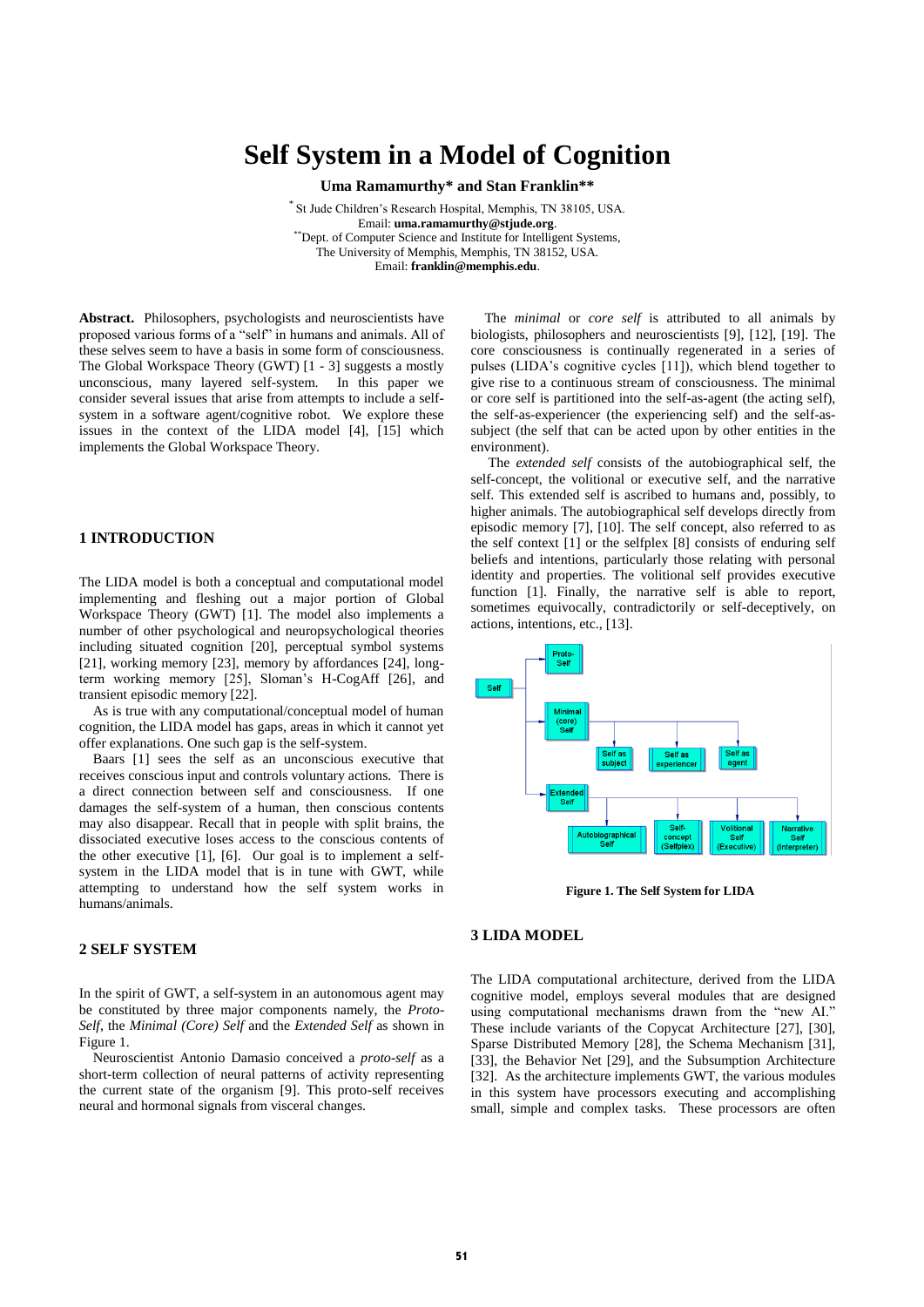represented by codelets which are small pieces of code that accomplish one specific task. The LIDA model has been detailed in several publications [34], [35], [36].

LIDA's processing can be viewed as consisting of a continual iteration of Cognitive Cycles [11], [35]. Each cycle constitutes units of understanding, attending and acting. During each cognitive cycle a LIDA-based agent first makes sense of its current situation as best as it can by updating its representation of its world, both external and internal. By a competitive process, as specified by Global Workspace Theory, it then decides what portion of the represented situation is most in need of attention. Broadcasting this portion, the current contents of consciousness, enables the agent to finally choose an appropriate action which it then executes. Thus, the LIDA cognitive cycle can be subdivided into three phases, *the understanding phase, the consciousness phase*, and *the action selection phase*.

Beginning the *understanding phase*, incoming stimuli activate low-level feature detectors in Sensory Memory. The output is sent to Perceptual Associative Memory where higher-level feature detectors feed into more abstract entities such as objects, categories, actions, events, etc. The resulting percept is sent to the Workspace where it cues both Transient Episodic Memory and Declarative Memory producing local associations. These local associations are combined with the percept to generate a current situational model, the agent's understanding of what's going on right now.

Attention Codelets begin the *consciousness phase* by forming coalitions of selected portions of the current situational model and moving them to the Global Workspace. A competition in the Global Workspace then selects the most salient coalition whose contents become the content of consciousness that is broadcast globally.

In the *action selection phase* of LIDA's cognitive cycle, relevant action schemes are recruited from Procedural Memory. A copy of each such is instantiated with its variables bound and sent to Action Selection, where it competes to provide the action selected for this cognitive cycle. The selected instantiated scheme triggers Sensory-Motor Memory to produce a suitable algorithm for the execution of the action. Its execution completes the cognitive cycle.

# **4 IMPLEMENTING SELF SYSTEM IN LIDA**

In the context of the LIDA model briefly described in the previous section, let us consider how the various parts of a Self-System in Figure 1 can be implemented in this model.

**Implementing Proto-Self:** The Proto-Self for a software agent or cognitive robot can be viewed as the set of global and relevant parameters in the various modules of the autonomous agent. In LIDA, these are the parameters in the Behavior Net, the memory systems, and the underlying computer system's memory and operating system. These aspects which constitute the Proto-Self are already present in the LIDA model.

**Implementing Minimal/Core Self:** All the three parts of Minimal Self can be implemented as sets of entities in the LIDA ontology, that is, computationally as collections of nodes in the slipnet of LIDA's perceptual associative memory.

One of the features of consciousness is subjectivity, the first person point of view. The self-as-agent accomplishes some aspects of such subjectivity. Self-as-agent can be implemented as the set of self-action nodes in the slipnet, i.e., nodes representing actions by the agent such as lie-down, stand, rollover, walk, glance-left, etc. Having such action nodes in the slipnet would allow actions –

- to be part of structure building in working memory;
- to be included in cues to episodic memories:
- to come to consciousness;
- to be written to episodic memory as parts of events, and
- to be available for the creation of new schemes by the procedural learning mechanism.

This kind of implementation would give such actions firstclass status among the ontological entities of the LIDA model. Self-as-agent would then be realized as the set of all self-action nodes in the slipnet.

Expectations codelets are a specific type of attention codelets that are produced with every action selected in LIDA. The expectation codelet attempts to bring to consciousness items in the workspace that bear on the success of the given action achieving its expected result. Thus LIDA's expectation codelets will be part of the self-as-agent implementation.

Self-as-subject can be implemented as the set of acted-upon nodes in the slipnet, i.e., nodes representing actions by other entities upon the agent such as being pushed, stroked, hugged, slapped, yelled-at, fallen-upon, etc.

Self-as-experiencer might be thought of as being comprised of all of the rest of the slipnet. The Minimal Self can be implemented simply from the existing modules in the LIDA model.

**Implementing Extended Self:** Here we consider the four parts of the Extended Self from Figure 1. The Autobiographical Self is the collection of episodic memories of events that one has about himself or herself, rather than only about others. These memories have to have come from consciousness. In LIDA, the local associations from transient episodic memory and declarative memory come to the workspace in every cognitive cycle. This requires a verifiable report (of that memory coming to consciousness). Not all of them may be operationally verifiable.

The Selfplex is personal beliefs and intentions. In the LIDA model, the agent's beliefs are in the semantic memory. Intentions are represented by the intentions codelets. These are processes that get generated at each volitional goal selection. They look for opportunity to bring information concerning the goal to the Global Workspace. In LIDA, each volitional goal has an intention codelet.

Action that is taken volitionally, that is, as the result of conscious deliberation, is an instance of the action by the Volitional Self. Deliberate actions occur in LIDA and are represented as behavior streams. Thus LIDA has a volitional self. Deliberative acts have to be conscious, in the sense that the process of deliberation has to be conscious before the act itself.

An action to be influenced by the Narrative Self must intend to convey something meaningful about the speaker; it can be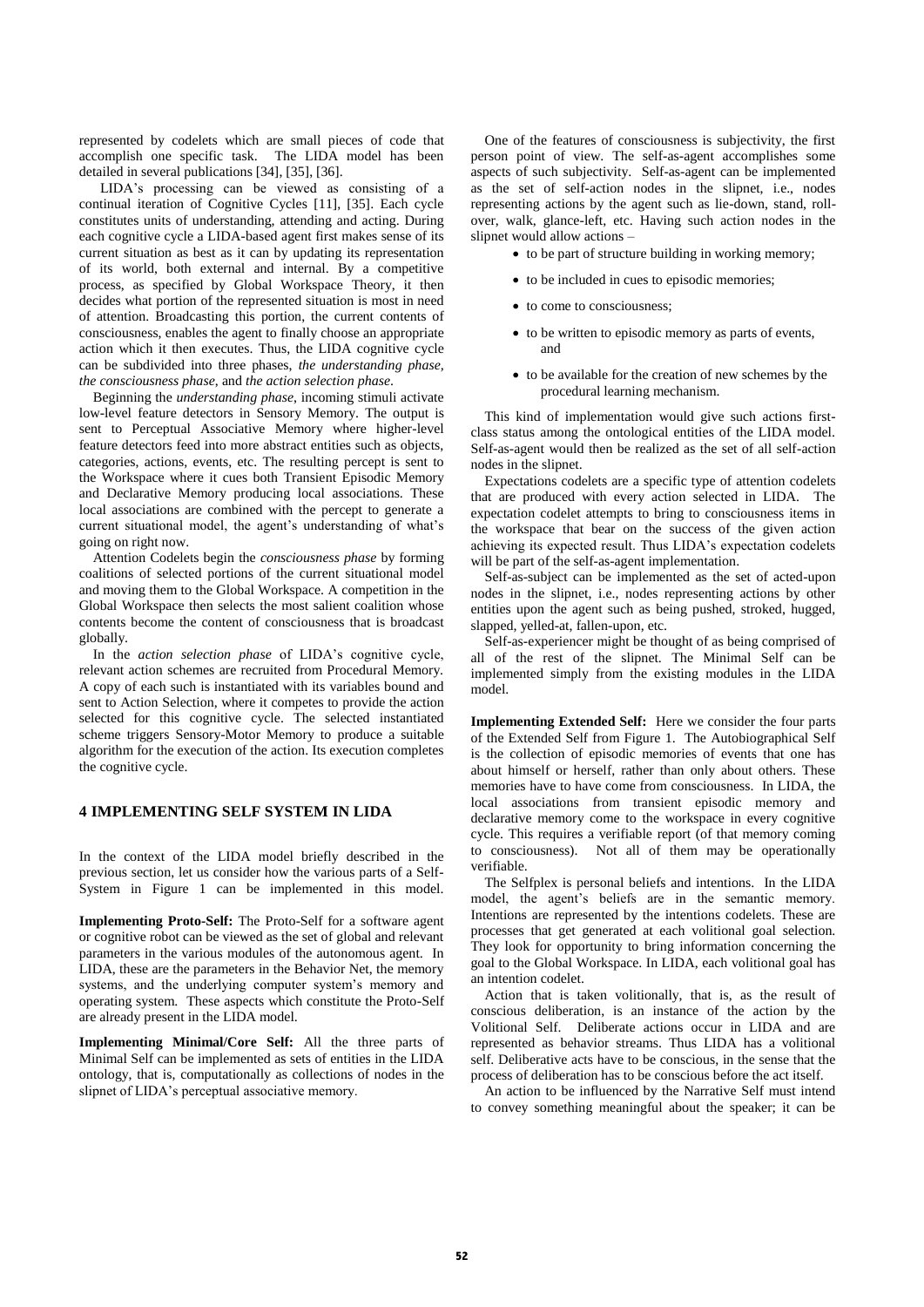determined by the presence of either explicit or implied personal pronouns. First, a LIDA-based agent has to understand such self-report requests. This can be implemented in the perceptual associative memory using perception codelets, slipnet and working memory. Then the agent has to generate the reports based on its understanding of such requests. The LIDA model facilitates this with existing modules. A LIDA-based agent can have motivations to report on itself and enjoy responding to such queries about itself, with feeling nodes in its perceptual associative memory. The agent has to become conscious of such a request, by its attention codelets, specifically built for such a task. We need reporting behavior streams in the procedural memory that can generate reports from the contents of consciousness.

Effectively, the LIDA model provides for the basic blocks to implement the various parts of a multi-layered self system as hypothesized in GWT. There are several interesting issues that such an implementation would bring up, which we will look at in the discussion section of this paper.

### **5 DISCUSSION**

The main goal of our research work is to understand how the mind works. Implementing a self system in the LIDA model provides a better and more complete understanding of cognition and the Global Workspace Theory.

We see that the Proto-Self is already part of the LIDA model and is not built as a separate module/structure. This may be the case with most cognitive software agents/cognitive robots. The very nature of these systems requires the global parameters for the functioning of these agents, thus affecting the state of the software agent or robot.

In contrast, the Minimal/Core Self and the Extended Self need to be implemented in the LIDA model. While the Minimal Self can be easily facilitated in the LIDA model with the existing modules, the Extended Self requires new structures to be added to the existing modules. Implementing the various pieces of the self system would take us one step closer to a complete model of cognition.

An autonomous agent/cognitive robot based on the LIDA model that also has a self system might be suspected of being close to subjectively conscious for several reasons. First, such an agent/robot would be functionally conscious. Further, it could be made to fulfil the coherent, stable perceptual world condition [14]. We claim that such an agent/robot will take us one step closer to realizing phenomenal consciousness in these cognitive models.

Today researchers at the Brain Mind Institute at EPFL are using virtual reality and brain imaging to understand how the human body is represented in the brain and how this affects the conscious mind [37]. The self system is directly linked to consciousness and as we implement models of machine consciousness, it is imperative that we include the self system in these models.

# **REFERENCES**

- [1] Baars, Bernard J. (1988), *A cognitive theory of consciousness*. Cambridge: Cambridge University Press.
- [2] Baars, B.J. (1997). *In the Theater of Consciousness*: *The Workspace of the Mind*. NY: Oxford University Press*.*
- [3] Baars, B J. (2003), How brain reveals mind: Neural studies support the fundamental role of conscious experience. *Journal of Consciousness Studies* 10: 100–114.
- [4] Baars, Bernard J and Stan Franklin (2009). Consciousness is Computational: The LIDA model of global workspace theory. *International Journal of Machine Consciousness*, 1(1) : 23- 32.
- [5] Baars, Bernard J and Stan Franklin (2003). How conscious experience and working memory interact. *Trends in Cognitive Science* 7: 166–172.
- [6] Baars, B J, T Ramsoy, and S Laureys (2003). Brain, conscious experience and the observing self. *Trends Neurosci.*  26: 671–675.
- [7] Baddeley, Alan, Martin Conway, and John Aggleton (2001), *Episodic memory*. Oxford: Oxford University Press.
- [8] Blackmore, Susan (1999). *The meme machine*. Oxford: Oxford University Press.
- [9] Damasio, Antonio R (1999). *The feeling of what happens*. New York: Harcourt Brace.
- [10] Franklin, S, B J Baars, U Ramamurthy, and Matthew Ventura (2005). The role of consciousness in memory. *Brains, Minds and Media* 1: 1–38.
- [11] Franklin, S. and Ramamurthy U. (2006), Motivations, Values and Emotions: 3 sides of the same coin. *Proc. 6 th International Workshop on Epigenetic Robotics*, Paris, September 2006, Lund University Cognitive Studies, 128: 41- 48.
- [12] Gallagher, Shaun (2000). Philosophical conceptions of the self: Implications for cognitive science. *Trends in Cognitive Science* 4: 14–21.
- [13] Gazzaniga, Michael S (1998). *The mind's past*. Berkeley: University of California Press.
- [14] Merker, Bjorn (2005). The liabilities of mobility: A selection pressure for the transition to consciousness in animal evolution. *Consciousness and Cognition* 14: 89–114.
- [15] U Ramamurthy, B J Baars, S K D'Mello and S Franklin (2006), LIDA: A Working Model of Cognition. *Proc. 7th International Conference on Cognitive Modeling,* 244-249.
- [16] Seth, A K, B J Baars, and D B Edelman (2005). Criteria for consciousness in humans and other mammals. *Consciousness and Cognition* 14: 119–139, (2005).
- [17] Shanahan, M P (2006). A cognitive architecture that combines internal simulation with a global workspace. *Consciousness and Cognition* 15: 433-449.
- [18] Strawson, G. (1999). The self and the sesmet. In *Models of the self*, ed. Shaun Gallagher and J Shear: 483–518. Charlottesville, VA: Imprint Academic.
- [19] Goodale, M. A., and D. Milner (2004). *Sight Unseen*. Oxford: Oxford University Press.
- [20] Varela, F. J, Thompson, E., & Rosch, Eleanor (1991). *The embodied mind*. Cambridge, MA: MIT Press.
- [21] Barsalou, L. W. (1999). Perceptual symbol systems. *Behavioral and Brain Sciences*, 22, 577–609.